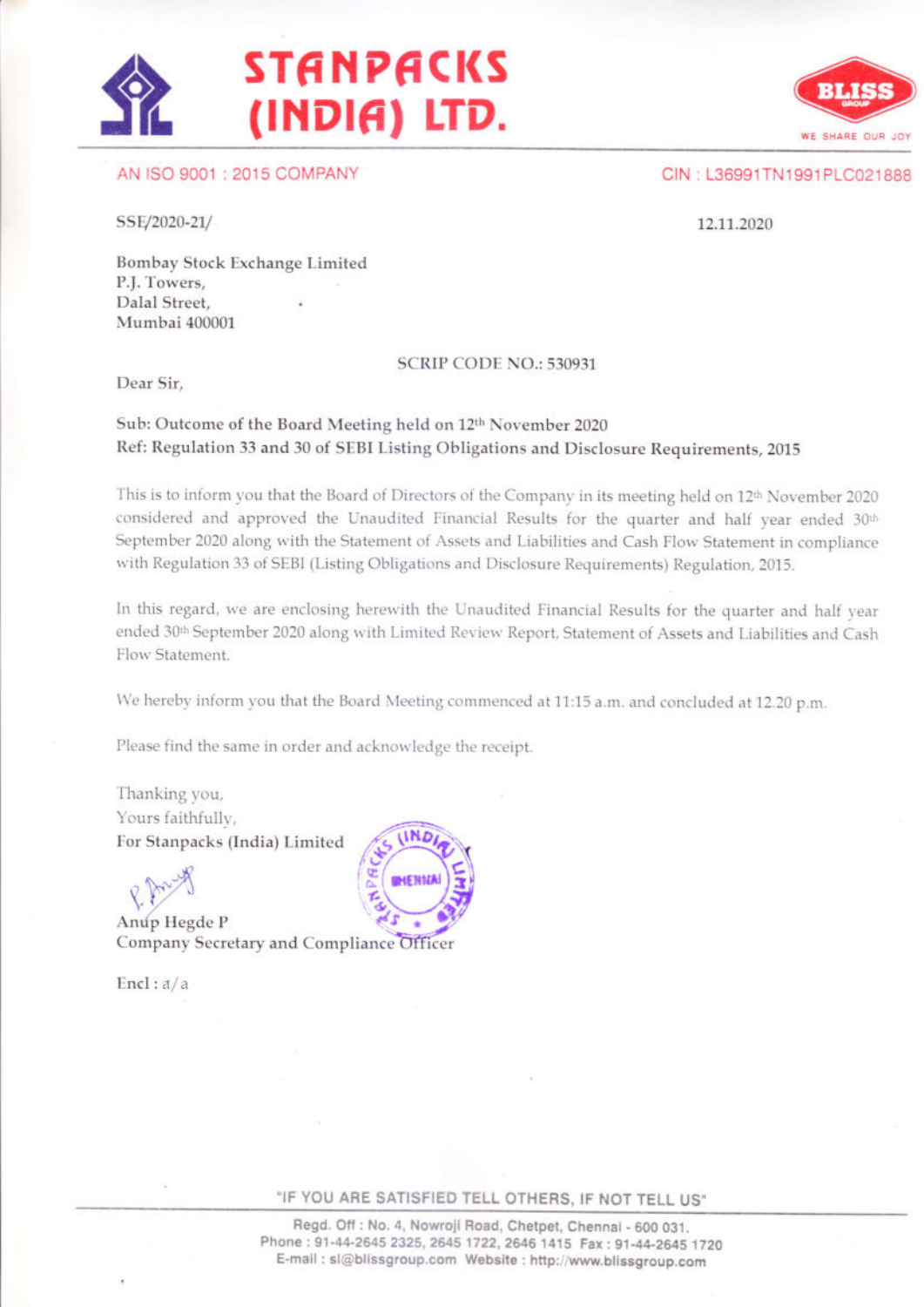# **Stanpacks (India) Limited**

CIN - L36991TN1991PLCO21888<br>Regd Office: New No. 4, S.K. Enclave, Nowroji Road, Chetpet, Chennai - 600031<br>Telephone No. 044-2645 1722; Fax:044-26451720; email id:infa@blissgroap.com; Website - www.blissgroap.com

# Statement of Unaudited Financial Results for the quarter and half year ended 30th September 2020

|                |                                                                                                             |                     | Quarter Ended       |                     | Period Ended     |                     | Year Ended     |
|----------------|-------------------------------------------------------------------------------------------------------------|---------------------|---------------------|---------------------|------------------|---------------------|----------------|
| SI.<br>No.     | Particulars                                                                                                 | 30/09/<br>2020      | 30/06/<br>2020      | 30/09/<br>2019      | 30/09/<br>2020   | 30/09/<br>2019      | 31/03/<br>2020 |
|                |                                                                                                             | $(Un -$<br>Audited) | $(Un -$<br>Audited) | $(Un -$<br>Audited) | (Un-<br>Audited) | $(Un -$<br>Audited) | Audited        |
| I              | Revenue From Operations                                                                                     | 634.69              | 506.10              | 724.55              | 1140.79          | 1497.41             | 2730.84        |
| $_{\text{II}}$ | Other Income                                                                                                | 2.14                | 0.31                | 0.36                | 2.44             | 11.09               | 19.26          |
| III            | Total Income (I+II)                                                                                         | 636.83              | 506.41              | 724.91              | 1143.23          | 1508.50             | 2750.11        |
| IV             | Expenses<br>a) Cost of materials<br>consumed<br>b) Purchases of Stock-in-<br>Trade                          | 443.81<br>0.00      | 238.52<br>0.00      | 397.26              | 682.33           | 899.74              | 1663.63        |
|                | c) Changes in inventories<br>of finished goods, Stock-in<br>-Trade and work-in-                             |                     |                     | 0.00                | 0.00             | 0.00                | 0.00           |
|                | progress<br>d) Employee benefits                                                                            | (30.82)             | 88.71               | (16.35)             | 57.89            | (38.37)             | (179.55)       |
|                | expense                                                                                                     | 57.63               | 48.57               | 61.63               | 106.20           | 124.70              | 265.35         |
|                | e) Finance costs                                                                                            | 48.22               | 43.94               | 48.05               | 92.15            | 92.24               | 183.14         |
|                | f) Depreciation and<br>amortization expense                                                                 | 13.06               | 14.17               | 14.55               | 27.23            | 28.91               | 58.31          |
|                | g) Other expenses                                                                                           | 147.48              | 138.01              | 226.97              | 285.49           | 405.56              | 754.10         |
|                | Total expenses (IV)                                                                                         | 679.38              | 571.90              | 732.11              | 1251.28          | 1512.77             | 2744.98        |
|                | Profit/(loss) before<br>exceptional items and tax                                                           |                     |                     |                     |                  |                     |                |
| V              | $(III - IV)$                                                                                                | (42.55)             | (65.50)             | (7.21)              | (108.05)         | (4.27)              | 5.13           |
| VI             | <b>Exceptional Items</b>                                                                                    | 0.00                | 0.00                | 0.00                | 0.00             | 0.00                | 0.00           |
| VII            | Profit/(loss) before tax<br>$(V - VI)$                                                                      | (42.55)             | (65.50)             | (7.21)              | (108.05)         | (4.27)              | 5.13           |
| VIII           | Tax expense:                                                                                                |                     |                     |                     |                  |                     |                |
|                | (1) Current tax                                                                                             | 0.00                | 0.00                | 0.00                | 0.00             | 0.00                | 0.00           |
|                | (2) Deferred tax                                                                                            | 0.00                | 0.00                | 0.00                | 0.00             | 0.00                | (1.89)         |
| IX             | Profit/(loss) for the<br>period after tax (VII-<br>VIII)                                                    | (42.55)             | (65.50)             |                     |                  |                     |                |
| ×              | Other Comprehensive<br>Income - Items that will<br>not be reclassified<br>subsequently to profit or<br>loss | 0.00                | 0.00                | (7.21)<br>0.00      | (108.05)<br>0.00 | (4.27)<br>0.00      | 7.02<br>0.00   |



Rs.in Lakhs except EPS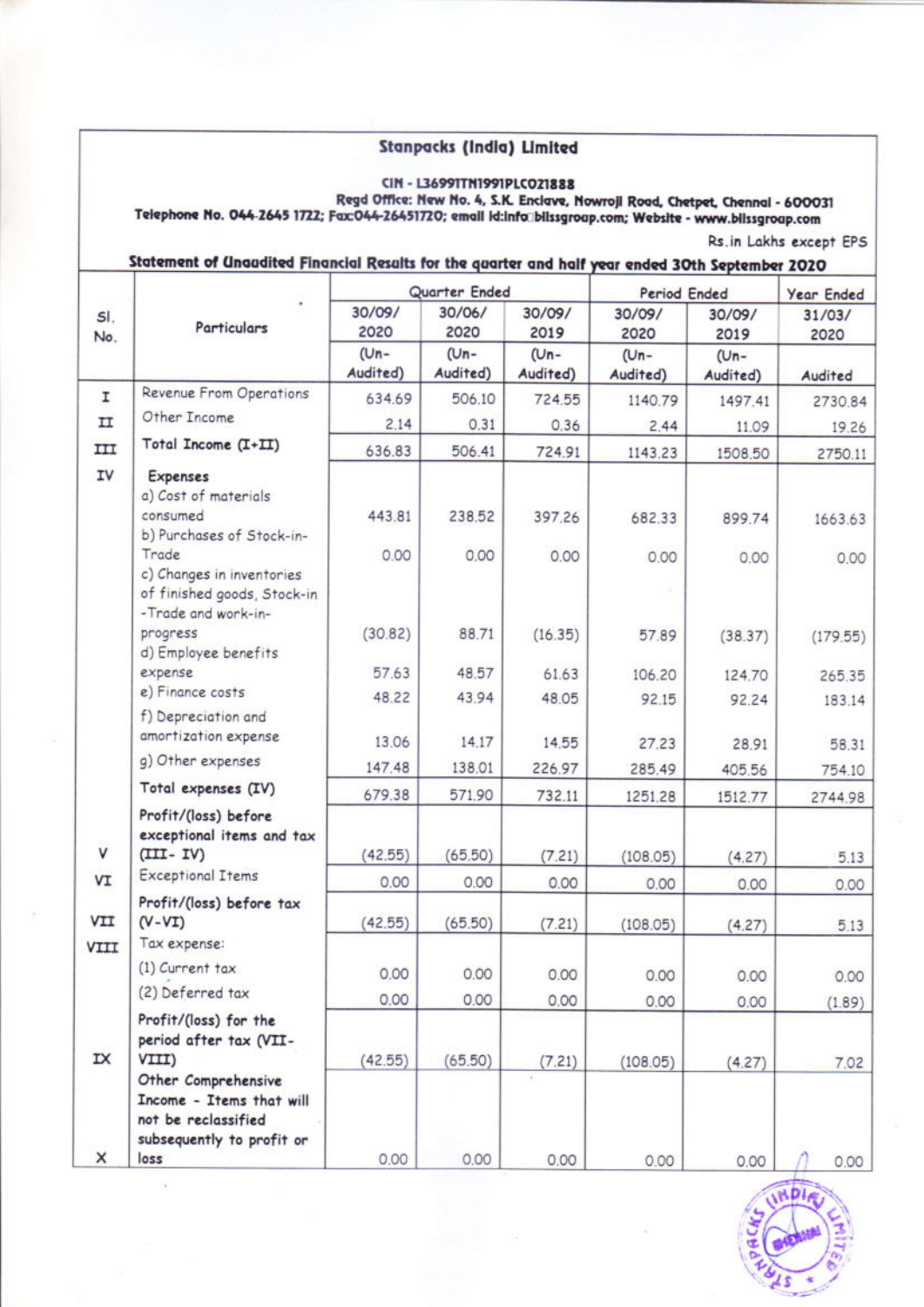| XI   | Total Comprehensive<br>Income for the period<br>(IX+X) (Comprising Profit<br>(Loss) and Other<br>Comprehensive Income<br>for the period) | (42.55) | (65.50) | (7.21) | (108.05) | (4.27) | 7.02   |
|------|------------------------------------------------------------------------------------------------------------------------------------------|---------|---------|--------|----------|--------|--------|
| XII  | Paid-up equity share<br>capital (Face value of Rs.<br>$10/-$ each)                                                                       | 609.60  | 609.60  | 609.60 | 609.60   | 609.60 | 609.60 |
| XIII | Earnings per equity share<br>(for continuing operation):                                                                                 |         |         |        |          |        |        |
|      | I) Basic and Diluted<br>before Extraordinary<br>items (not annualised) -<br>in Rs.                                                       | (0.70)  | (1.07)  | (0.12) | (1.77)   | (0.07) | 0.12   |
|      | II) Basic and Diluted<br>after Extraordinary items<br>(not annualised) - in Rs.                                                          | (0.70)  | (1.07)  | (0.12) | (1.77)   | (0.07) | 0.12   |

Notes:

The above statement of unaudited Financial Results have been reviewed by the Audit Committee and  $1.$ approved by the Board of Directors at its meeting held on 12th November 2020.

The Company has adopted the Indian Accounting Standards (IND AS) from April 1, 2017 and these financials have been prepared in accordance with the principles laid down in IND AS 34 - Interim

 $\overline{c}$ . financial reporting, prescribed under Section 133 of the Companies Act 2013 read with relevant rules issued thereunder.

The Company continues to monitor the impact of Covid-19 on its operations, impact on revenues and costs and going concern assumptions. Due care has been taken in applying significant accounting judgments and estimates, including in relation to recoverability of receivables and inventory, in

 $\overline{3}$ preparing the company's financial results for the quarter and half year ended September 30, 2020. However, as the impact assessment of Covid-19 is continuing process, the company will continue to monitor any material changes to future economic conditions.

The financial results and other financial information for the quarter ended September 30, 2020 has been reviewed and has been presented based on the information compiled by the management after

- 4 making necessary adjustments to provide a true and fair view of the results in accordance with IND AS.
- During the current quarter, the Company does not have more than one reportable segement. 5 Accordingly, segmental information is not required to be provided.
- 6 Previous period's figures have been regrouped or reclassified wherever necessary.
- No investors' complaint was pending either at the beginning or at the end of the Quarter. Further no  $\overline{7}$ investor's complaint has been received during the Quarter
- The above Unaudited financial results for the quarter ended 30th September 2020 are available in 8 the company's website www.blissgroup.com and Bombay Stock Exchange website www.bseindia.com

for and on behalf of the Board

opinath G V **Managing Director** 

Place: Chennai Date: 12<sup>th</sup> November 2020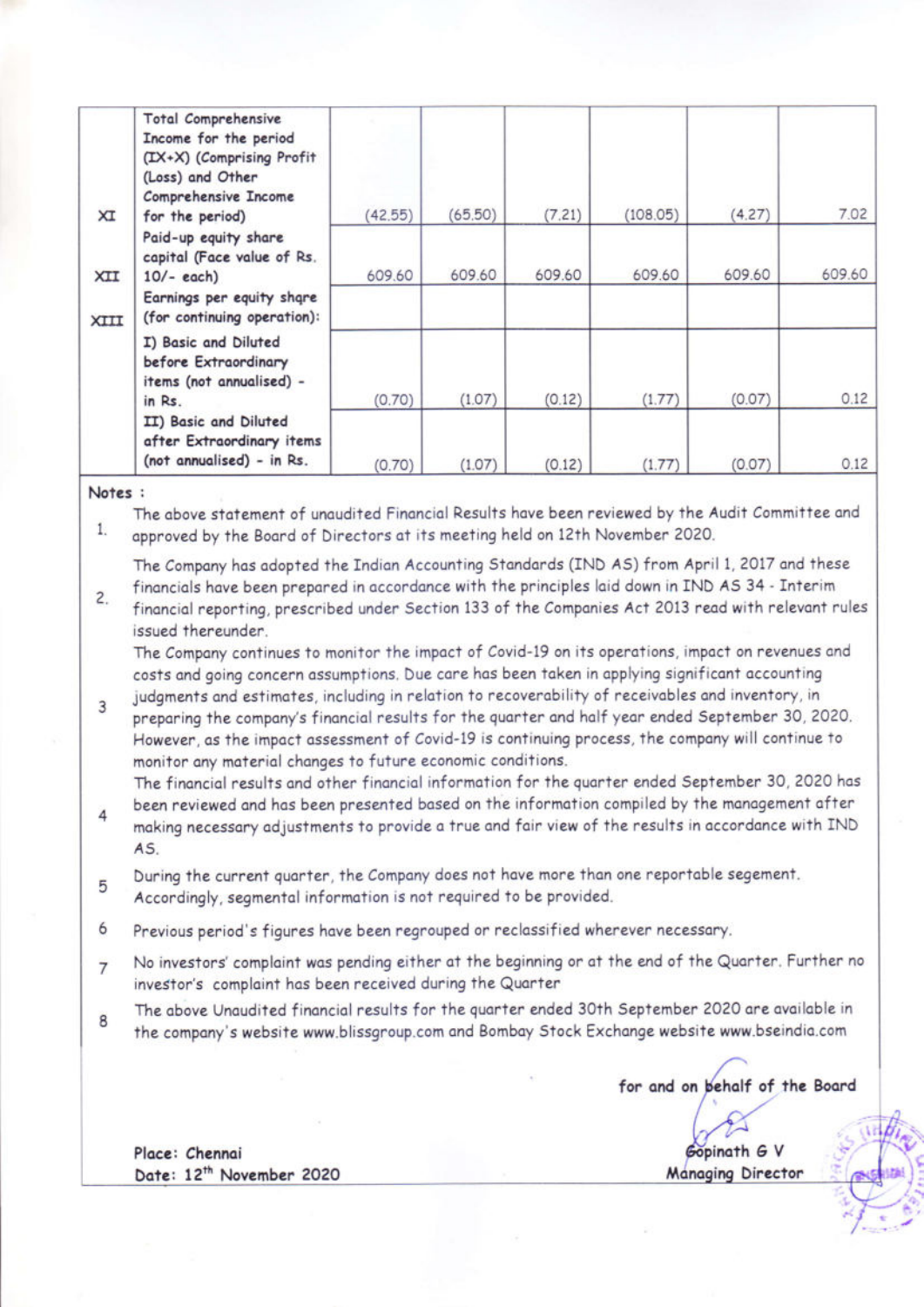|                |                                          |                                      |                                     | Rs. in Lakhs                     |
|----------------|------------------------------------------|--------------------------------------|-------------------------------------|----------------------------------|
|                | Particulars                              |                                      | As at<br>30.09.2020<br>(Un-audited) | As at<br>31.03.2020<br>(Audited) |
| A              | <b>ASSETS</b>                            |                                      |                                     |                                  |
| 1              | Non-current assets                       |                                      |                                     |                                  |
|                | (a) Property, Plant & Equipment          |                                      | 262.04                              | 263.04                           |
|                | (b) Intangible assets                    |                                      |                                     |                                  |
|                | (c) Capital work-in-progress             |                                      |                                     |                                  |
|                | (d) Financial Assets                     |                                      |                                     |                                  |
|                | (i) Loans                                |                                      | 0.09                                | 0.09                             |
|                | (e) Deferred Tax Assets (Net)            |                                      | 35.90                               | 35.90                            |
|                | (f) Other non-current assets             |                                      | 108.74                              | 110.48                           |
|                |                                          | Total Non-current assets             | 406.77                              | 409.51                           |
| $\overline{c}$ | Current assets                           |                                      |                                     |                                  |
|                | (a) Inventories                          |                                      | 1,372.42                            | 1,409.84                         |
|                | (b) Financial Assets                     |                                      |                                     |                                  |
|                | (i) Investments                          |                                      |                                     |                                  |
|                | (ii) Trade receivables                   |                                      | 379.38                              | 305.43                           |
|                | (ii) Cash and cash equivalents           |                                      | 2.23                                | 1.39                             |
|                | (iii) Bank balance other than (ii) above |                                      | 13.14                               | 20.03                            |
|                | (iii) Loans                              |                                      | (0.01)                              | 7.80                             |
|                | (d) Other current assets                 |                                      |                                     |                                  |
|                |                                          |                                      | 1,767.16                            | 1,744.49                         |
|                | Assets classified as held for sale       |                                      |                                     |                                  |
|                |                                          | Total Current assets                 | 1,767.16                            | 1,744.49                         |
|                |                                          | TOTAL ASSETS                         | 2,173.93                            | 2,154.00                         |
| в              | EQUITY AND LIABILITIES                   |                                      |                                     |                                  |
| 1              | Equity                                   |                                      |                                     |                                  |
|                | (a) Equity Share capital                 |                                      | 609.60                              | 609.60                           |
|                | (b) Other Equity                         |                                      | (425.53)                            | (317.48)                         |
|                |                                          | <b>Total Equity</b>                  | 184.07                              | 292.12                           |
|                | Liabilities                              |                                      |                                     |                                  |
| $\overline{c}$ | Non-current liabilities                  |                                      |                                     |                                  |
|                | (a) Financial liabilities                |                                      |                                     |                                  |
|                | (i) Borrowings                           |                                      | 744.64                              | 640.22                           |
|                | (b) Provisions                           |                                      | 102.09                              | 105.11                           |
|                | (c) Other non-current liabilities        |                                      |                                     |                                  |
|                | (c) Deferred tax Liability (net)         |                                      |                                     |                                  |
|                | (d) Provisions                           |                                      |                                     |                                  |
|                |                                          | <b>Total Non-current liabilities</b> | 846.73                              | 745.33                           |
| 3              | <b>Current liabilities</b>               |                                      |                                     |                                  |
|                | (a) Financial liabilities                |                                      |                                     |                                  |
|                | (i) Borrowings                           |                                      | 721.90                              | 733.61                           |
|                | (ii) Trade payables                      |                                      | 303.07                              | 272.47                           |
|                | (b) Other current liabilities            |                                      | 103.99                              | 97.44                            |
|                | (c) Provisions                           |                                      | 14.18                               | 13.03                            |
|                |                                          | Total current liabilities            | 1,143.13                            | 1,116.55                         |
|                |                                          | TOTAL EQUITY AND                     | 2,173.93                            | 2,154.00                         |
|                |                                          | <b>LIABILITIES</b>                   |                                     |                                  |



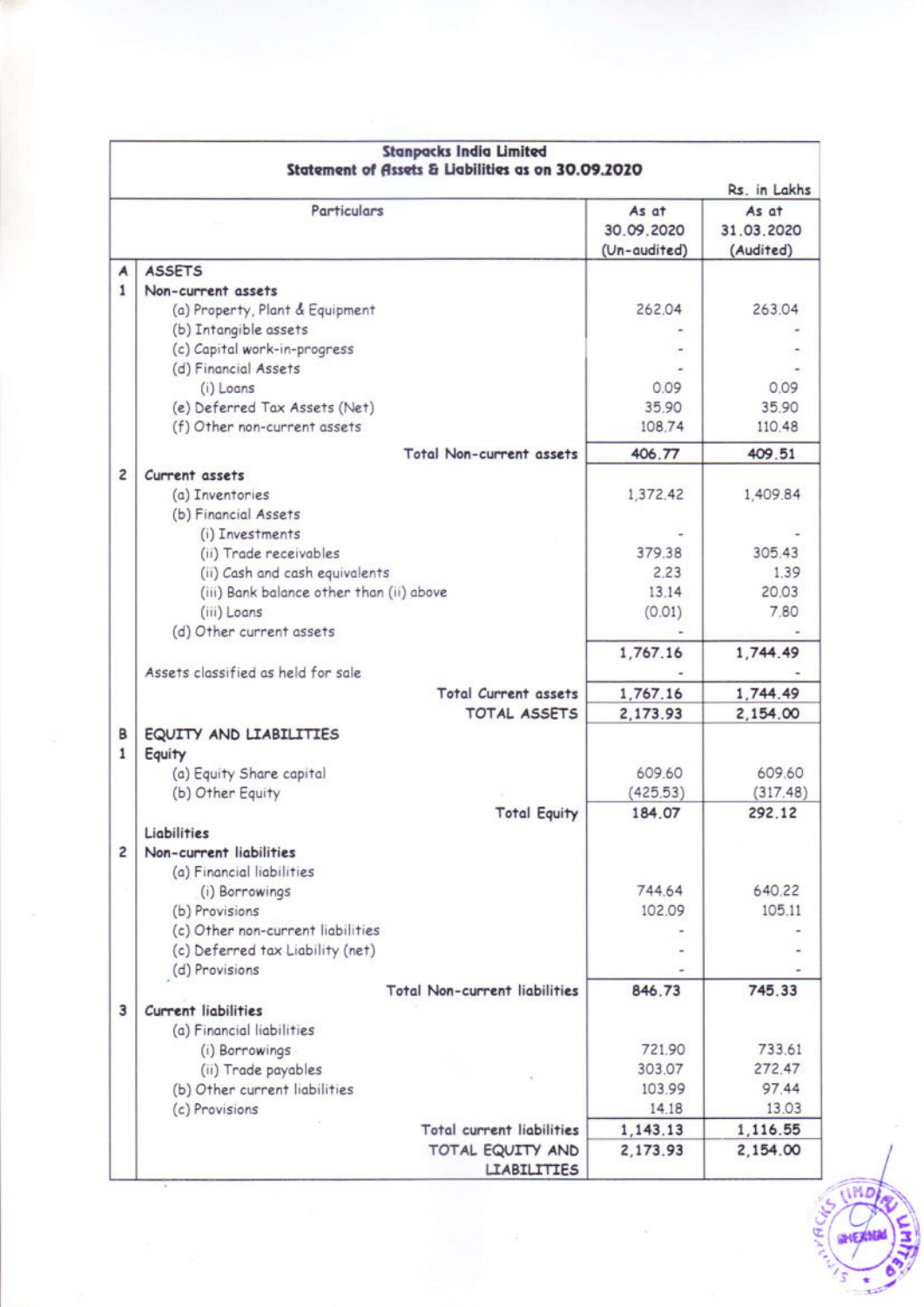|                 | STANPACKS (INDIA) LIMITED<br>CASH FLOW STATEMENT                                                                  |                                                                |                 |                                                                |               |
|-----------------|-------------------------------------------------------------------------------------------------------------------|----------------------------------------------------------------|-----------------|----------------------------------------------------------------|---------------|
| SI<br>No        | (Pursuant to Clause 34(2) of the Listing (Obligations & Disclosures Requirement) Regulation, 2015)<br>Particulars | 6 months Ended<br>30.09.2020<br>$(01.04.2020 -$<br>30.09.2020) |                 | 6 months Ended<br>30.09.2019<br>$(01.04.2019 -$<br>30.09.2019) |               |
| A.              | Cash Flow from Operating Activities                                                                               |                                                                |                 |                                                                |               |
|                 | Profit before Tax                                                                                                 |                                                                | (108.05)        |                                                                | (4.27)        |
|                 | Adjustments for:                                                                                                  |                                                                |                 |                                                                |               |
|                 | Depreciation                                                                                                      | 27.23                                                          |                 | 28.91                                                          |               |
|                 | <b>Interest Expenses</b>                                                                                          | 92.15                                                          |                 | 92.24                                                          |               |
|                 | <b>Interest Income</b>                                                                                            | (2.44)                                                         |                 | (11.00)                                                        |               |
|                 |                                                                                                                   |                                                                | 116.94          |                                                                | 110.15        |
|                 | Operating Profit before working capital                                                                           |                                                                | 8.89            |                                                                | 105.88        |
|                 | Adjustments for changes in:                                                                                       |                                                                |                 |                                                                |               |
|                 | Trade Payables - Increase/(Decrease)                                                                              | 30.60                                                          |                 | 178.26                                                         |               |
|                 | Long Term Provisions - Increase/(Decrease)                                                                        | (3.02)                                                         |                 | 3.57                                                           |               |
|                 | Short Term Provisions - Increase/(Decrease)                                                                       | 1.15                                                           |                 |                                                                |               |
|                 | Other Current Liabilities - Increase/(Decrease)                                                                   | 6.54                                                           |                 | (2.24)                                                         |               |
|                 | Trade receivables - (Increase) / Decrease                                                                         | (73.95)                                                        |                 | 3.81                                                           |               |
|                 | Inventories - (Increase) / Decrease                                                                               | 37.42                                                          |                 | (64.37)                                                        |               |
|                 | Long term Loans and advances - (Increase) /<br>Decrease<br>Short term loans and advances -                        | 7.81                                                           |                 | 3.84<br>1.96                                                   |               |
|                 | (Increase)/Decrease                                                                                               |                                                                |                 |                                                                |               |
|                 | Other non-current assets - (Increase)/Decrease                                                                    | 1.74                                                           |                 |                                                                |               |
|                 |                                                                                                                   |                                                                | 8.29            |                                                                | 124.83        |
|                 | Cash generated from Operations<br>Income Taxes paid (Net of refunds)                                              |                                                                | 17.18           |                                                                | 230.71        |
|                 | Net Cash from Operating Activities                                                                                |                                                                | 17.18           |                                                                | 230.71        |
| В.              |                                                                                                                   |                                                                |                 |                                                                |               |
|                 | Cash Flow from Investing Activities:                                                                              | (26.23)                                                        |                 | (8.07)                                                         |               |
|                 | Purchase of Fixed Assets/ WIP                                                                                     | 2.44                                                           |                 | 11.00                                                          |               |
|                 | <b>Interest Income</b>                                                                                            |                                                                | (23.79)         |                                                                | 2.93          |
| $\mathcal{C}$ . | Net Cash used in Investing Activities                                                                             |                                                                |                 |                                                                |               |
|                 | Cash Flow from Financing Activities:                                                                              | 92.71                                                          |                 |                                                                |               |
|                 | Proceeds / (Repayment) of Long Term borrowings                                                                    | (92.15)                                                        |                 | (141.08)                                                       |               |
|                 | <b>Interest Expenses</b>                                                                                          |                                                                |                 | (92.24)                                                        |               |
|                 | Net Cash used in Financing Activities                                                                             |                                                                | 0.56            |                                                                | (233.32)      |
| D.              | Net Increase in Cash and Cash Equivalents<br>$(A+B+C)$<br>Cash and Cash Equivalents as at beginning of the        |                                                                | (6.05)<br>21.42 |                                                                | 0.32<br>19.36 |
|                 | period                                                                                                            |                                                                |                 |                                                                |               |
| Ε.              | Cash and Cash Equivalents as at the end of<br>the period                                                          |                                                                | 15.37           |                                                                | 19.68         |